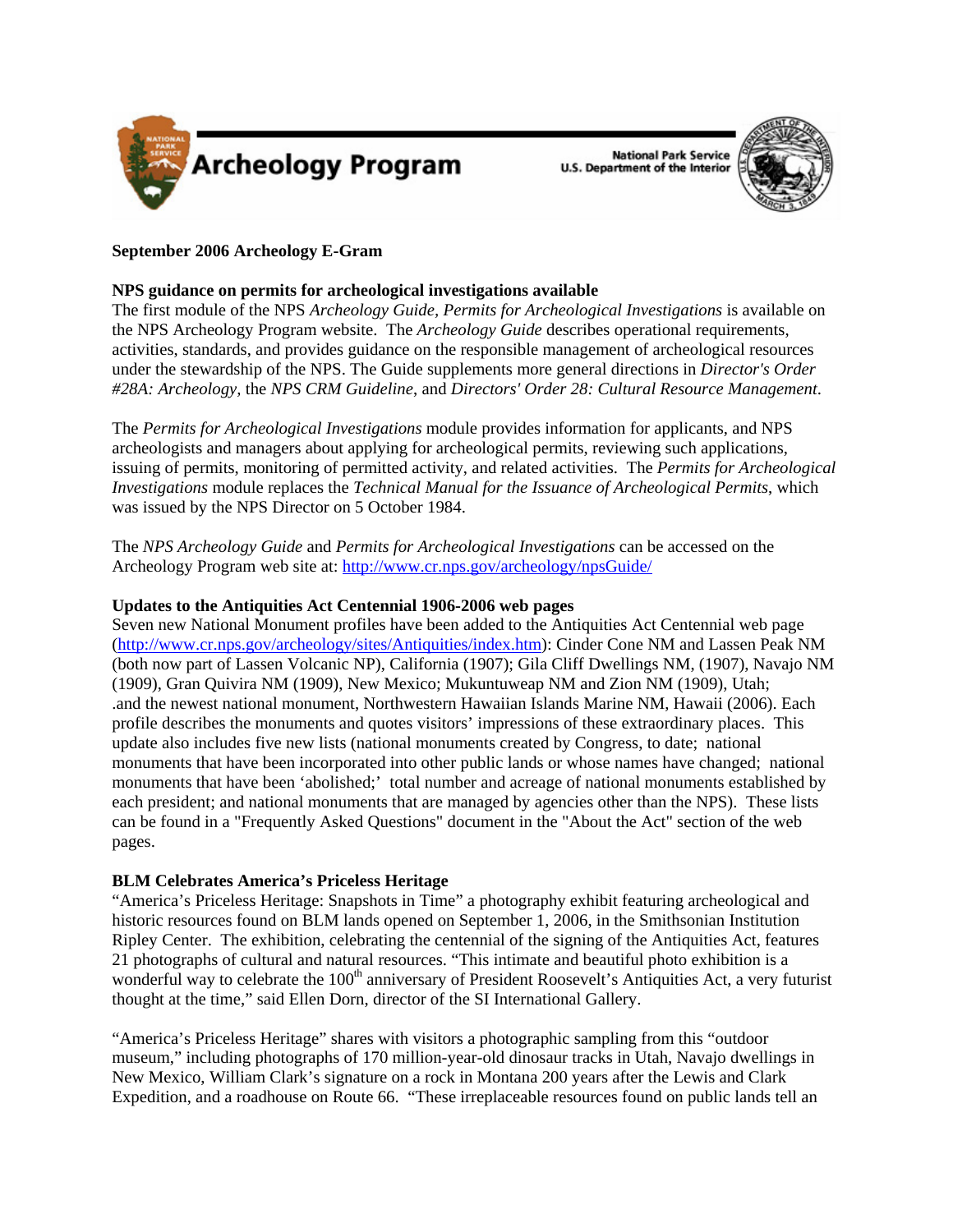incredible story of the western landscape and our history," said Kathleen Clarke, BLM director. "I believe visitors to this exhibit will be inspired to honor these fragile archeological and historic resources and be involved in their preservation."

"America's Priceless Heritage: Snapshots in Time" will be on display until November 30, 2006, in the concourse gallery of the S. Dillon Ripley Center at the Smithsonian Institution. Located on the National Mall at 1100 Jefferson Drive, SW, the gallery is open from 10 a.m. to 5:30 p.m. daily. Admission is free.

# **Devil's Tower NM celebrates 100th anniversary**

Devils Tower, America's first national monument, celebrated its creation September 23-24, 2006, with presentations, music, and exhibits. Centennial activities included presentations on Theodore Roosevelt by Mark Klemetsrud, a Theodore Roosevelt enactor; exhibits in the visitors center; presentations; and music and dance.

September 24 marked the park's official centennial; the national monument was created by President Theodore Roosevelt on September 24, 1906. Special guests at the commemoration ceremony included Rodney Bordeaux, president of the Rosebud Sioux Tribe; Senator Craig Thomas; Senator Mike Enzi's state director, Robin Bailey; Representative Barbara Cubin; Deputy Director Steve Martin; and Governor Dave Freudenthal. Theodore Roosevelt IV, great-grandson of President Roosevelt, gave the keynote address. Local singer Lorrie Redfield and by band students from Hulett, Moorcroft and Sundance provided music.

On June 8, 1906, President Theodore Roosevelt signed the Antiquities Act into law to safeguard archeological and historic properties on federal lands from haphazard digging and looting. The Act authorized the president to protect landmarks, structures, and objects of historic, archeological, or scientific interest by creating national monuments.

For more information about Devil's Tower NM, visit [www.nps.gov/deto.](http://www.nps.gov/deto/)

#### **Antiquities Act Centennial Commemorations**

A number of organizations are commemorating the centennial of the Antiquities Act in a variety of ways. At the University of Colorado, The Natural Resources Law Center and the Center for the American West have organized a day-long symposium, "Celebrating the Centennial of the Antiquities Act." The event, which will be at the Wolf Law Building, is scheduled for 9 October. Included among the presentations and discussions by archeologists, historians, and legal scholars is a keynote address by former Secretary of the Interior, the Honorable Bruce Babbitt. Information about this symposium can be found at <http://www.colorado.edu/law/centers/nrlc/events.htm>.

Several State Archeology Months themes include commemoration of the Antiquities Act centennial. Oregon's celebrations are scheduled to run between 16 September and 15 October with the theme, "Centennial of the American Antiquities Act of 1906: 100 Years of Preservation." To download a calendar of events go to [http://www.oregonheritage.org/OPRD/HCD/cultural\\_education.shtml.](http://www.colorado.edu/law/centers/nrlc/events.htm)

September is Illinois Archaeology Awareness Month with the theme, "Celebrating a Century of Preservation: Antiquities Act of 1906." The September issue of *Illinois Antiquity* (Volume 41(3)) presents information about publicly owned archeological properties in Illinois that are open for public visitation. More information about Illinois Archaeology Month can be obtained at <http://www.illinoisarchaeology.org/>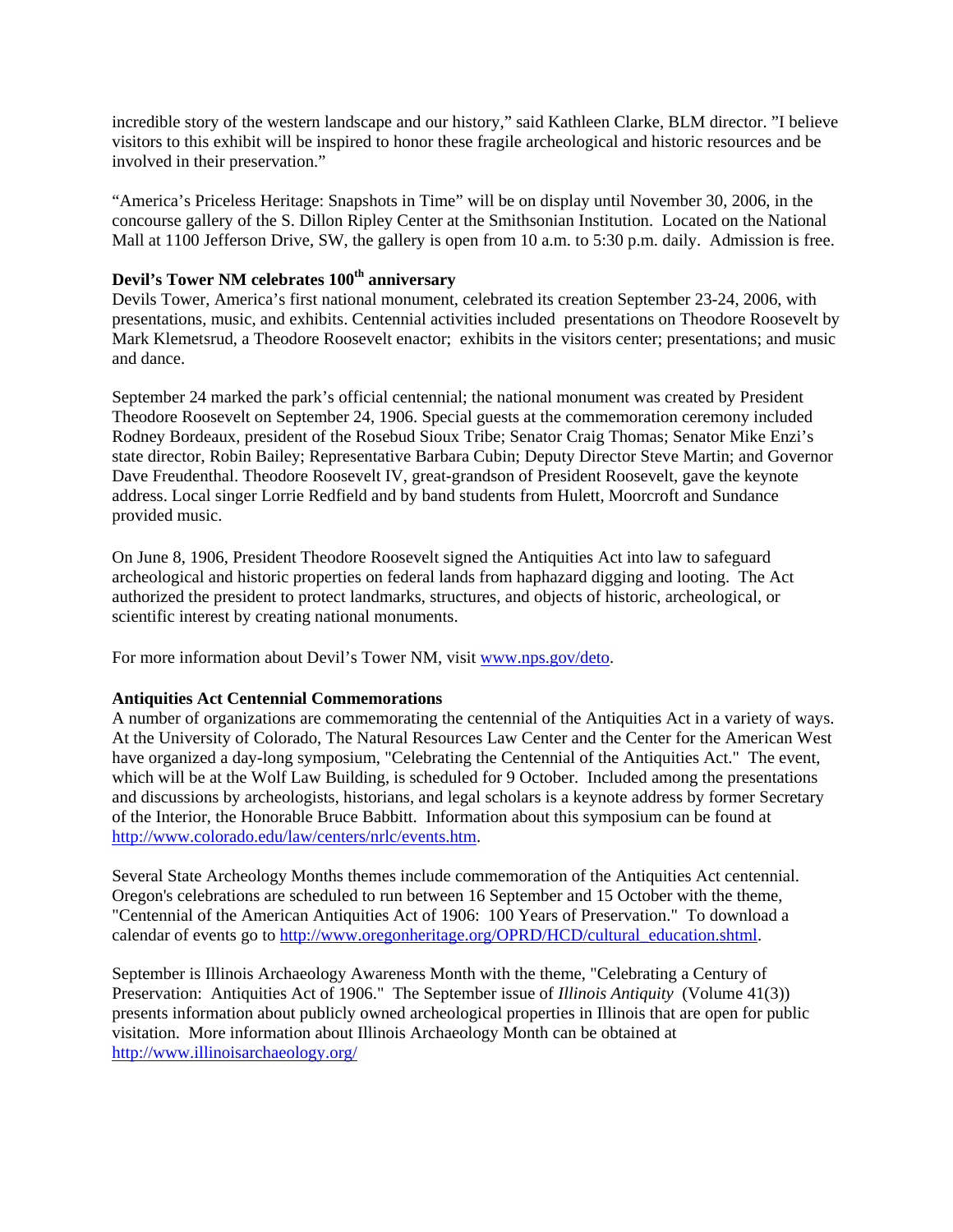In Idaho, May was Idaho Archaeology and Historic Preservation Month and the theme was, "A Vision for American: The Antiquities Act of 1906." The poster created for Idaho and information about the events that were featured during the month still can be viewed at<http://www.idahohistory.net/archmonth.html>.

In May, New Mexico also celebrated its Heritage Preservation Month by recognizing the centennial of the Antiquities Act. The calendar of events and poster created for the celebration can be viewed at: [http://www.nmhistoricpreservation.org/OUTREACH/outreach\\_histpresmonth.html](http://www.nmhistoricpreservation.org/OUTREACH/outreach_histpresmonth.html)

### **NPS Archeology Program staff assist delegation from Qatar**

Mr.Ghanin Mohammed, Director of Wildlife Conservation, and colleague Mr. Sultan al-Jammali, from Qatar met with NPS International Affairs, Natural Resources, Cultural Resources, and Planning staff on September 12 to learn about management strategies and processes for establishing a new national park. The NPS has been providing technical assistance to Qatar, located on the Arabian Peninsula, since 2000 on a project to create nationally protected areas. The first to be established will be Khor al-Adaid, at Qatar's inland sea. Terry Childs, NPS Archeology Program, provided a PowerPoint presentation about management, preservation, and protection of NPS cultural resources. After meeting with WASO staff, Mr. Mohammed and Mr. Sultan al-Jammali visited several parks and the Denver Service Center to discuss conservation policies and preparation of general management plans. More information about NPS assistance to Qatar is available at <http://www.nps.gov/oia/around/middleeast.htm>

### **NPS acquires 1000 new archeological sites**

The Trust for Public Land and the NPS announced on September 7, 2006, that the NPS had acquired 238 acres with more than 1000 archeological sites on Hawaii Island. This acquisition will more than double the size of Puuhonua o Honaunau NHP. The trust purchased the tract surrounding the park in 2001 to give the NPS time to find funding for the land. Senators Daniel Inouye and Daniel Akaka secured the \$4.6 million in federal money to preserve the acreage, and Senator Akaka and the late Representative Patsy Mink introduced bills that became law in 2001 to include the land within an expanded park boundary. The new boundaries expand the park from 182 to 420 acres, and include an ancient agricultural field system in the highland area.

The coastal unit of Puuhonua o Honaunau NHP features a restored sacred compound and receives about half a million visitors each year. For more information about the park go to<http://www.nps.gov/puho/>

## **Illegal Digging in Harpers Ferry NHP**

Last month, Jefferson Utilities Company bulldozers dug two 1,900-foot trenches in Harpers Ferry NHP, laying water and sewer pipes under land where Stonewall Jackson launched his greatest military victory in 1862. Four developers plan to build 3,400 houses on 500 acres of rural land near School House Ridge Battlefield, located in Harpers Ferry, WV., but have not received the park service's permission to install utility lines through the agency's land. "They had begun the permit process, so they were well aware that they needed a permit," says Jim Campi, spokesman for the Civil War Preservation Trust.

Mike Cassell, a Charles Town lawyer who represents Jefferson Utilities and its owner Lee Snyder, said no laws were broken. Cassell said Snyder bought an easement to build the line before the National Park Service acquired the land. All but 75 acres of the School House Ridge Battlefield are within the national park, thanks to the recent work of preservationists. Last year, the Trust for Public Land and the National Park Service acquired a 70-acre piece of School House Ridge known as the Ott property, saving that part of the battlefield from development. In 2003, the Trust for Public Land bought the 99-acre Murphy Farm, also part of School House Ridge, and transferred it to the park service. Now the National Trust, along with the Civil War Preservation Trust and the National Parks Conservation Association, are working to "encourage the Interior Department to apply the most severe penalty possible under the law," Campi says.